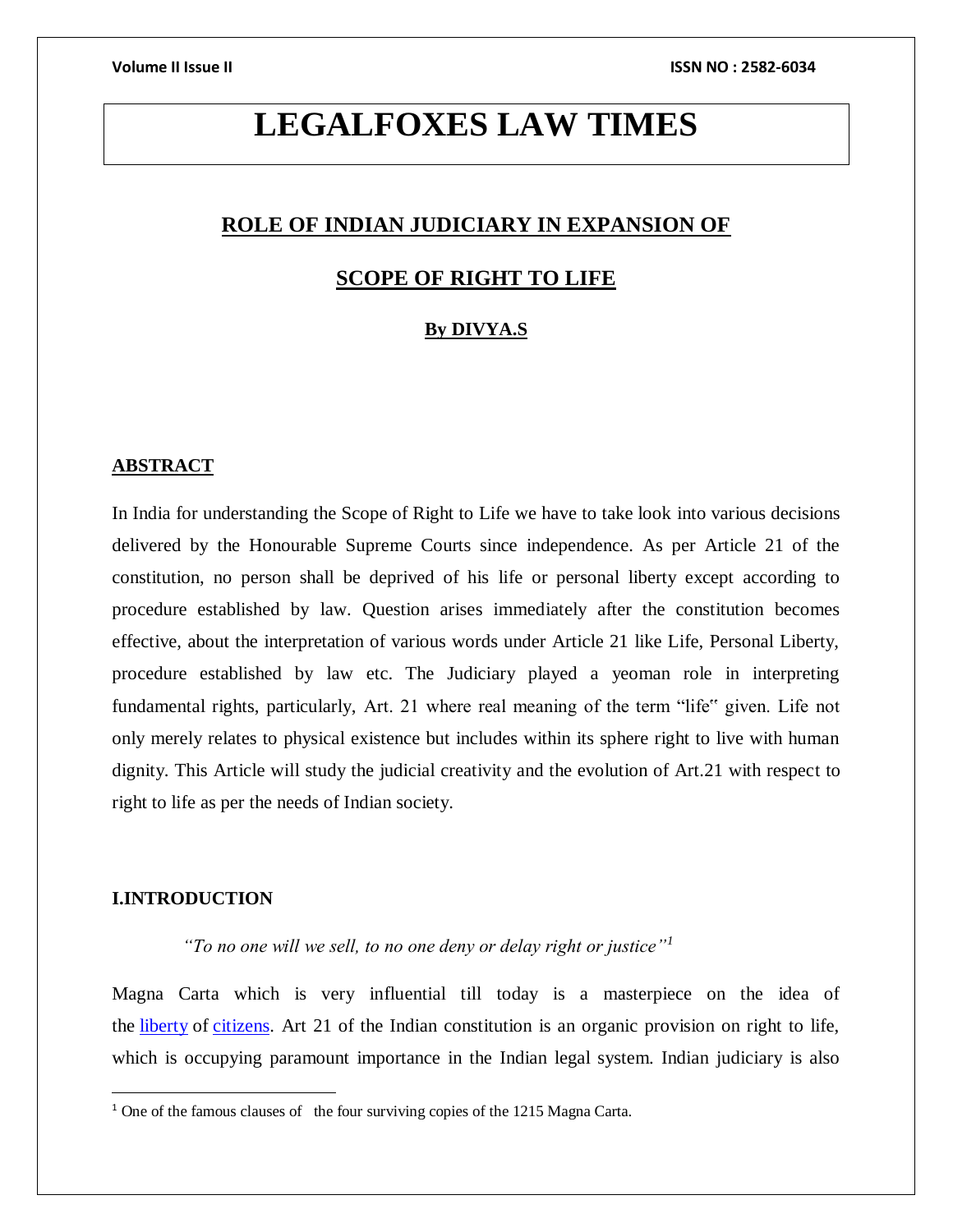doing a commendable work by giving widest possible interpretation to the provision in tune with the developing society. Right to life and personal liberty is the most cherished and pivotal fundamental human rights around which other rights of the individual revolve. Judicial activism played a vital role in expanding the scope of Right to life, which is the mother of all rights. This article will try to focus on the point that can the rights recognized under article 21 could exactly be related to the point for which they meant. The new interpretation given to Article 21 in Maneka Gandhi's Case has ushered a new era of expansion of horizons of right to life and personal liberty. This wide interpretation given to the article covers many rights which founding fathers of Constitution never would have contemplated. Supreme Court while interpreting article 21 has enlisted various rights, this article will study those unenumerated rights and role of judiciary in moulding this Article 21.

### **II.ARTICLE 21- PROTECTION OF LIFE AND PERSONAL LIBERTY**

"No person shall be deprived of his life or personal liberty except according to procedure established by  $law<sup>2</sup>$ "

Initially the Article starts with a negative connotation but it has imbibed full of positive rights. It clearly means that the fundamental right has been provided against state only. If an act of private individual amounts to encroachment upon the personal liberty or deprivation of life of other person. Such violation would not fall under the parameters set for the Article 21. In such a case the remedy for aggrieved person would be either under Article 226 of the constitution or under general law. But, where an act of private individual supported by the state infringes the personal liberty or life of another person, the act will certainly come under the ambit of Article 21. Article 21 of the Constitution deals with prevention of encroachment upon personal liberty or deprivation of life of a person<sup>3</sup>. Article 21 can only be claimed when a person is deprived of his "life" or "personal liberty" by the "State" as defined in Article 12. Violation of the right by private individuals is not within the preview of Article 21.

Article 21 secures two rights:

<sup>2</sup> Art 21 of the Indian Constitution

<sup>&</sup>lt;sup>3</sup> Role of Indian Judiciary in expansion of Right to life; LEX RESEARCH HUB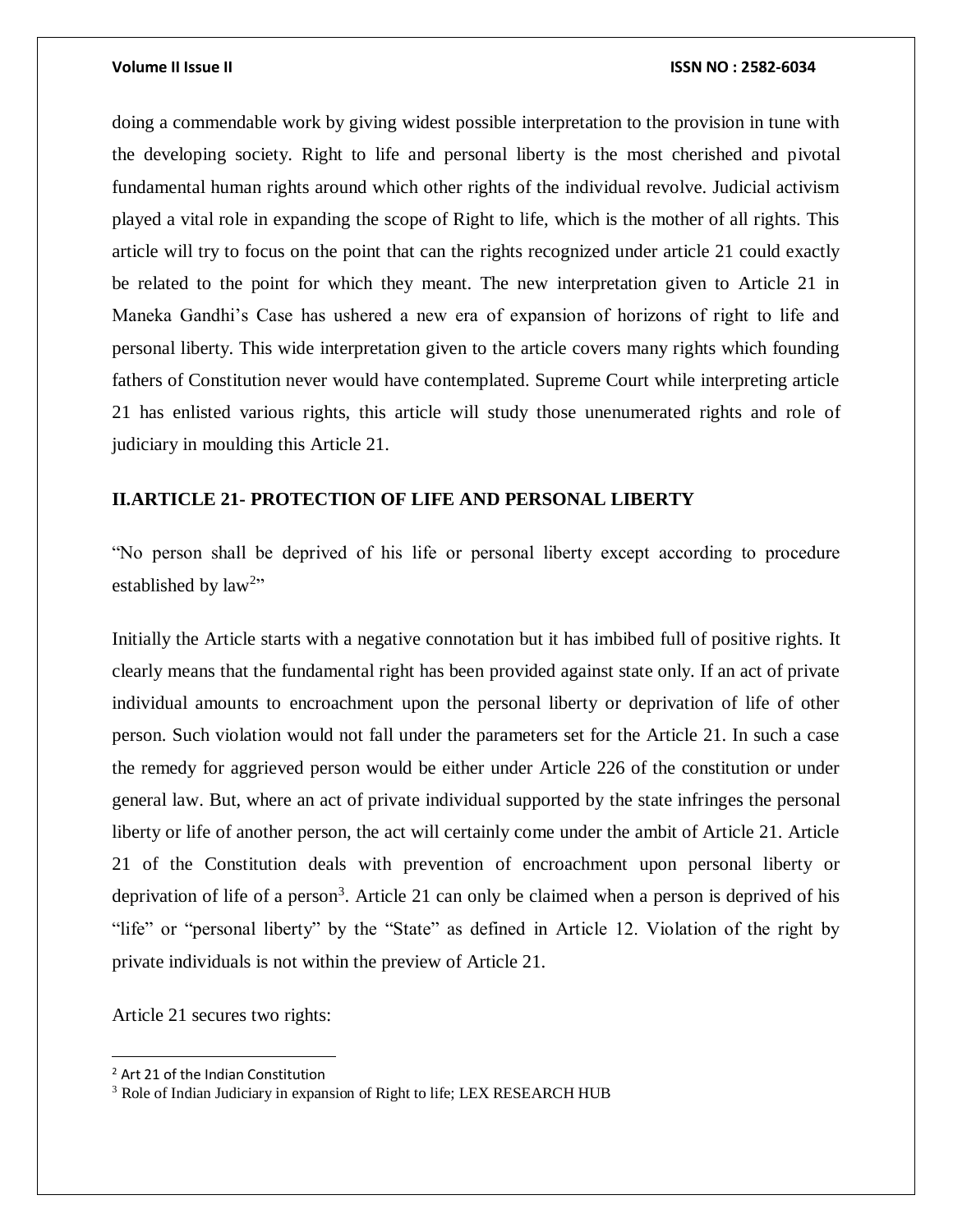#### **1) Right to life**

 $\overline{a}$ 

#### **2) Right to personal liberty**

The Article prohibits the deprivation of the above rights except according to a procedure established by law .Article 21 corresponds to the *Magna Carta* of 1215, the Fifth Amendment to the American Constitution, Article 40(4) of the Constitution of Eire 1937, and Article XXXI of the Constitution of Japan, 1946.

Article 21 applies to natural persons. The right is available to every person, citizen or alien. Thus, even a foreigner can claim this right. It, however, does not entitle a foreigner the right to reside and settle in India, as mentioned in Article 19 (1)  $(e)^4$ .

## **III.MEANING AND CONCEPT OF RIGHT TO LIFE**

"Even in the absence of Article 21 in the Constitution, the State has got no power to deprive a person of his life or liberty without the authority of law. This is the essential postulate and basic assumption of the rule of law and not of men in all civilised nations. Without such sanctity of life and liberty, the distinction between a lawless society and one governed by laws would cease to have any meaning."<sup>5</sup>

From the words of **Justice Khanna**, life and personal liberty are inalienable to human existence. They constitute rights under natural law. All other rights of human being will have great utility or value only if the Article 21 is interpreted in the right and original sense. The right to life is undoubtedly the most fundamental right of all the rights. 'Life' in Article 21 of the Constitution is not merely the physical act of breathing. It does not connote mere animal existence or continued drudgery through life. It has a much wider meaning which includes right to live with human dignity, right to livelihood, right to health, right to pollution free air, etc. Right to life is fundamental to our very existence without which we cannot live as human being and includes all those aspects of life, which go to make a man's life meaningful, complete, and worth living. It is the only article in the Constitution that has received the widest possible interpretation. Under the canopy of Article 21 so many rights

**<sup>4</sup>** Article 21 of the Constitution of India – Right to Life and Personal Liberty**,** [November 13, 2015,](https://www.lawctopus.com/academike/2015/11/13/) By [drisht](https://www.lawctopus.com/academike/author/drishti/)

**<sup>5</sup>** Article: 42 Years On, Son Overrules His Father's Supreme Court Ruling [,AVIRAL](https://www.thequint.com/author/193/aviral-virk) VIRK UPDATED: 25.08.17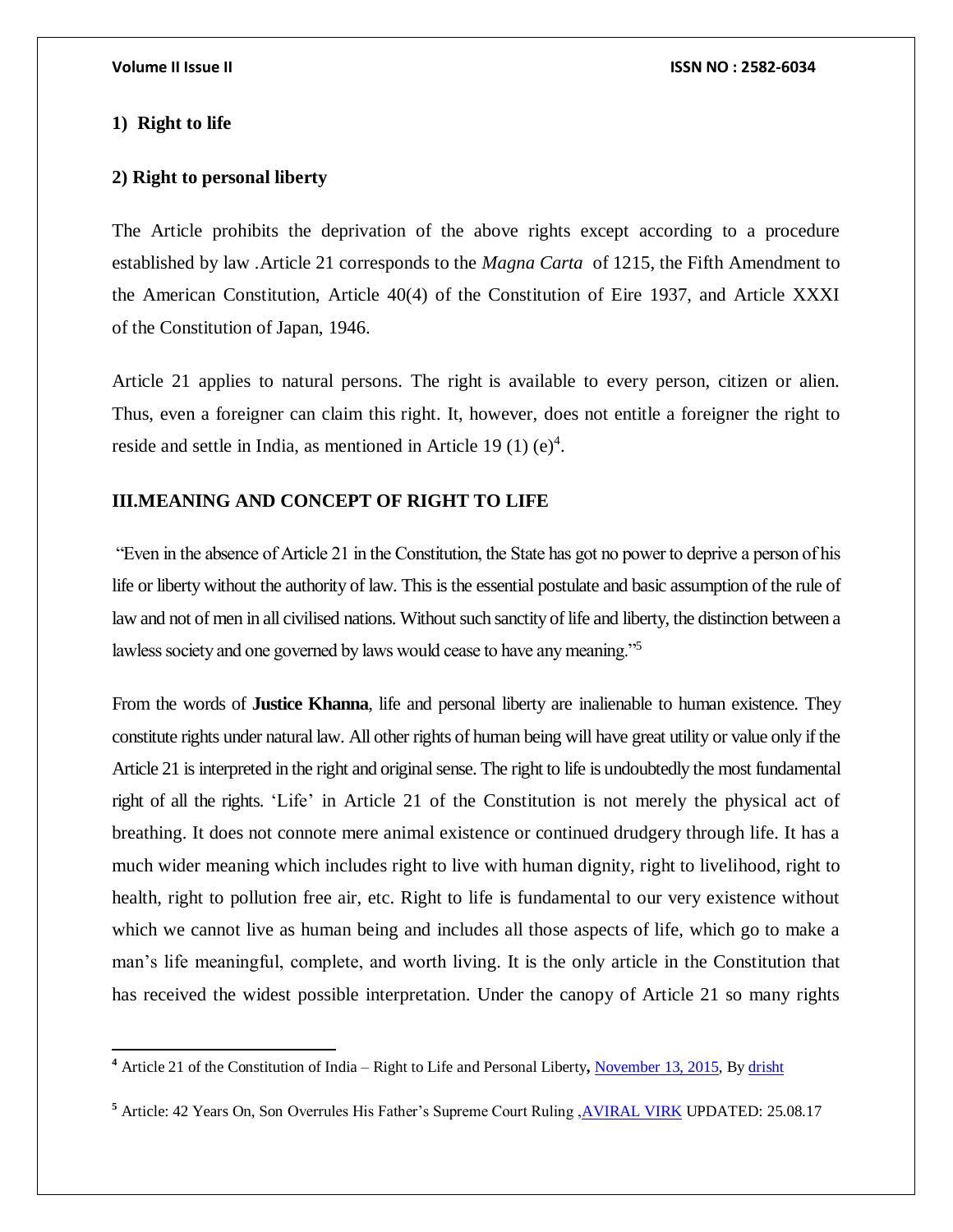$\overline{a}$ 

have found shelter, growth and nourishment. Thus, the bare necessities, minimum and basic requirements that is essential and unavoidable for a person is the core concept of right to life<sup>6</sup>.

# **IV.CIVIL GOVERNMENT IS ENTRUSTED WITH THE PURPOSE OF PROTECTING LIFE**

According to Locke, the purpose of civil government is to "provide for their own safety and security, which is the end for which they are in society". He then further observed that the law of nature is conterminous with the will of god. Principle of law of nature is preservation of mankind. Locke gave view that the natural law does not even allow any individual to take his own life. Each individual is also prohibited from taking any other person's life by the theory of natural law. Although it is permitted that the life could be only taken whenever the person is exercising his right to self defence. Thus the state also could not possess any of the derivative power over life. The state has to respect the right to life of an individual. Finally, this law of nature, according to Locke, remained binding's an Eternal Rule to all Men" including government. He thus summarized both individual right and government obligation as the direct outflow of the law of nature that is the "Will of God". This law of nature being coeval with mankind and dictated by God himself is of course superior in obligation to any other. It is binding over entire globe in all countries and at all times; no human laws is of any validity, if contrary to this: and such of them as are valid derive all their force, and all their authority, mediately or immediately, from this original. According to Blackstone 'Law of Nature' is 'Will of God' on which authority of all human law is dependent.

Samuel Rutherford, in *lexrex,* stated, "The safety of the people is the supreme and cardinal law to which all laws are to stop." He was of the opinion that this particular principle has been recognized on the basis of Roman law as well as Scriptural Precedent. Blackstone explained that the right to life is inherently part of man's natural liberty. He explained, the right of personal security consists in a person's legal and uninterrupted enjoyment of his life, his limbs, his body,

<sup>6</sup>https://www.lawctopus.com/academike/article-21-of-the-constitution-of-india-right-to-life-and-personal-liberty/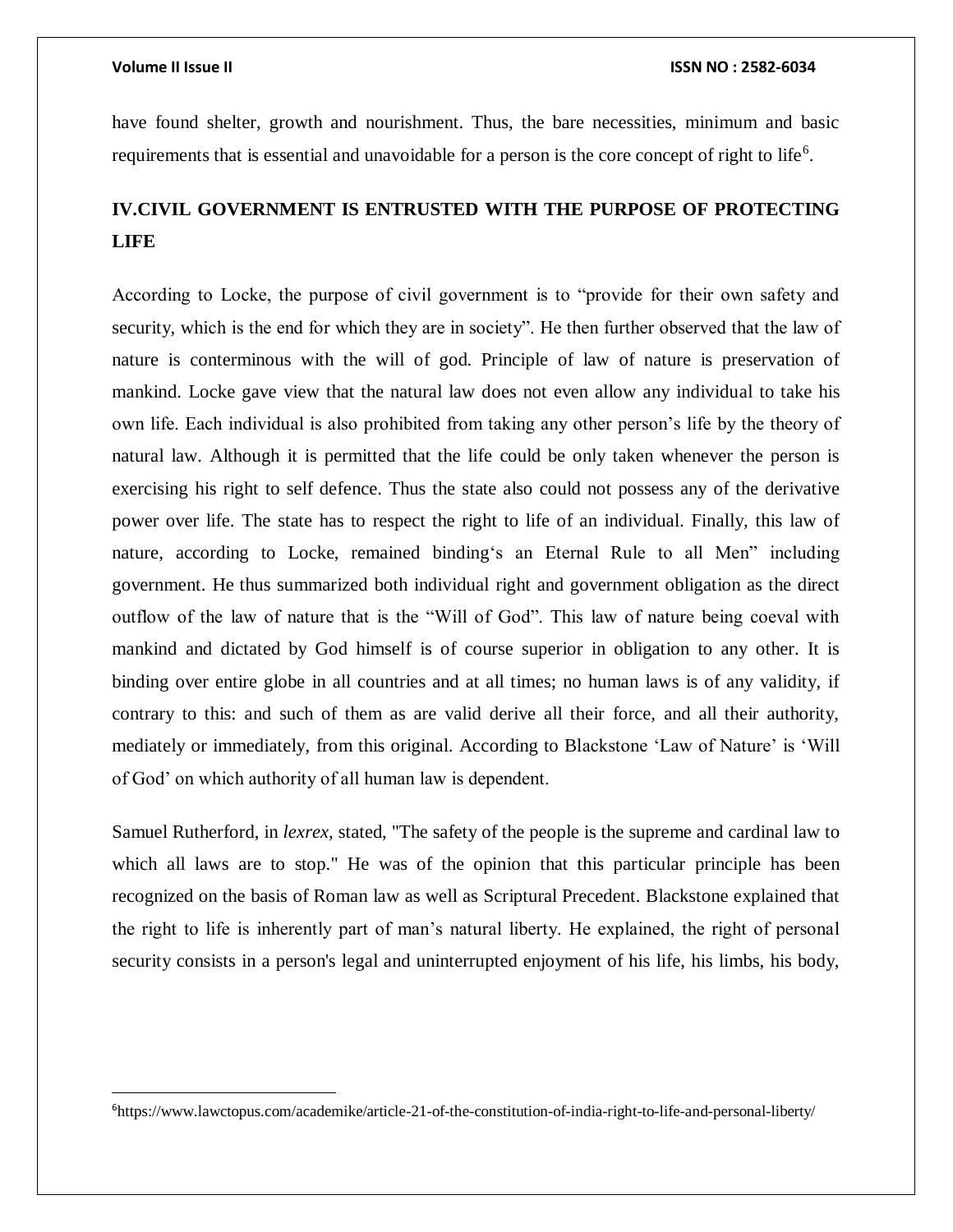$\overline{a}$ 

his health, and his reputation. Life is the immediate gift of God, a right inherent by nature in every individual<sup>7</sup>

### **V.JUDICIARY AND THE ART OF INTERPRETATION**

Our Founding Fathers while drafting the Preamble gave precedence to Justice over Liberty, equality and fraternity by placing these philosophical terms in that particular order. Unless there is justice, liberty is meaningless. Justice and liberty together secure equality. There can be no fraternity unless there is justice, liberty and equality. In the chain of philosophical thoughts underlining the Constitution, the most significant is the concept of Justice. Duly honouring justice lays the foundation for the welfare and progress of society. It holds civilized beings and civilized nations together. In this scheme of things the role of judiciary becomes very important<sup>8</sup>.

Role of judiciary has always been to deliver justice to the matters which are brought in front of it. Conventionally this role was perceived as to deliver justice by strictly following the laws in vogue. But fulfilment of the promise given in preamble to secure Justice (social, economic and political) to all its citizens was not possible by the judiciary while strictly following its conventional role of interpreting law as legislated. It required a broader interpretation by judicial creativity and judicial activism to bring a social change keeping public interest in view. The judiciary has played a crucial role in evolving itself from its conventional role of interpreting the statute as legislated to the enhanced role of delivering justice to the masses by creative interpretation of the existing law and in absence of it making law to meet the needs of the society. In this process judiciary created a Magical Wand named Public Interest Litigation for delivering justice to the backward, poor, denied, downtrodden, destitute, deprived, depraved, disadvantaged handicapped, have-nots, half hungry, half clad millions, ignorant, illiterate, indigent, incapable, little Indian, lost and lonely, unaware, forlorn, forgotten, exploited, lowly and lost, weak, vulnerable and underprivileged class of society.

<sup>7</sup> ROLE OF JUDICIARY IN EXPANDING HORIZONS OF ARTICLE 21 WITH RESPECT TO RIGHT TO PRIVACY Mr.Hemraj Rawat

<sup>&</sup>lt;sup>8</sup> Scope For "Judicial Activism" Under The Scheme Of Indian Constitution

http://shodhganga.inflibnet.ac.in/bitstream/10603/32340/10/11\_chapter%205.pdf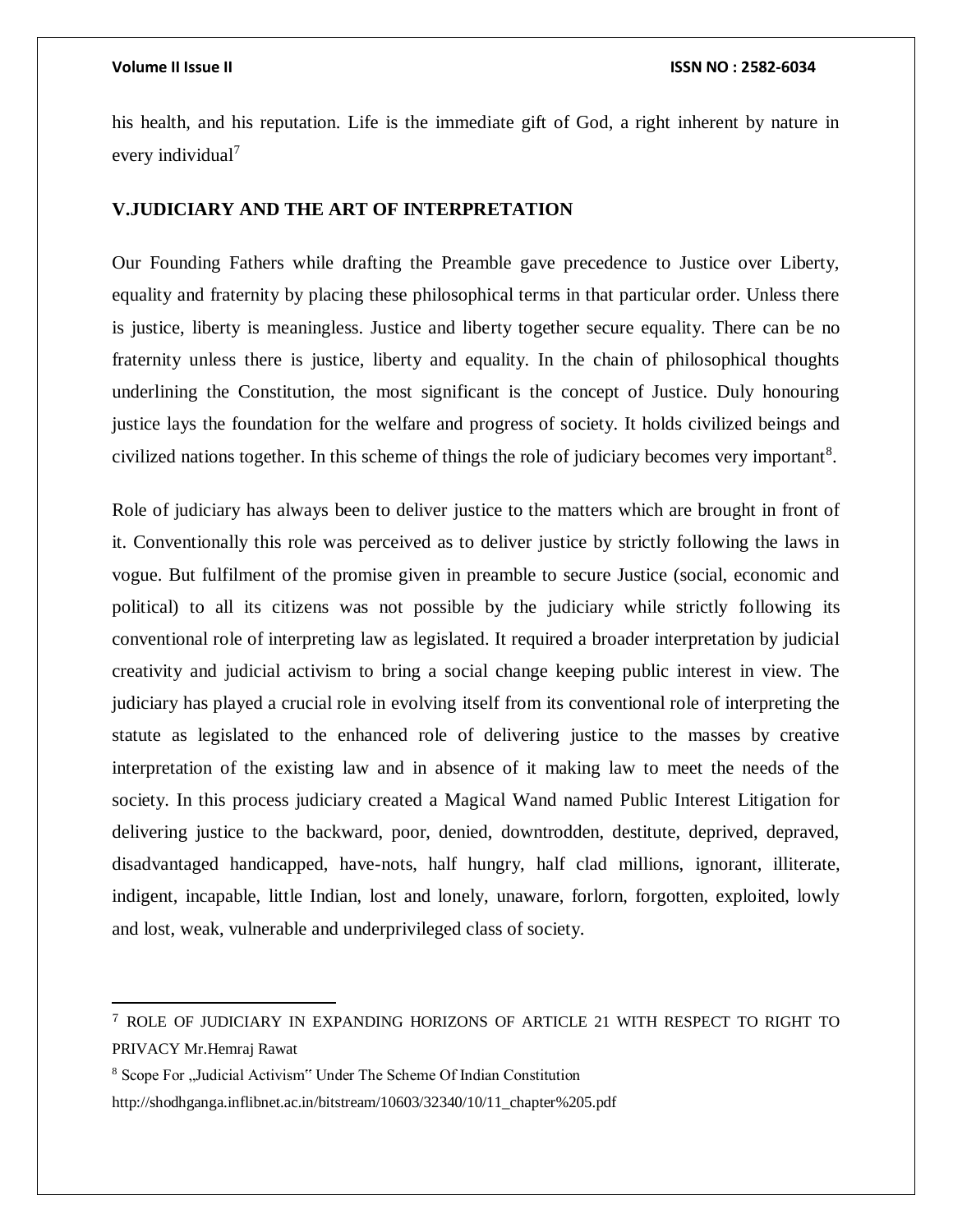### **VI.ENHANCED ROLE OF THE INDIAN JUDICIARY**

The conventional role of the judiciary is to deliver justice in the matters bought before it by interpreting the laws in vogue. After the independence initially the judiciary followed the principle of narrow construction and literal interpretation of statutes as well as strict rule of locus stand in dealing with cases. Strictly interpreted what is written. But this kind of traditional approach has changed to contemporary approach in order to have tune with the changing society. The Supreme Court of India played a significant role while interpreting Article 21 of the constitution and also has expanded the liabilities, duties and responsibilities of the State and its authorities thorough its interpretative and activist judicial process in several cases.

### **NARROW INTERPRETATION**

The initial interpretation for "right to life" given by the supreme court in **A.K.Gopalan v. state of Madras<sup>9</sup>** was it was not absolute right but a qualified right having risk of lost according to the procedure established by law because it is wide and fluid meaning. Supreme Court has given narrow interpretation to the word "law" says only state made laws and not rules of natural justice<sup>10</sup>. Further it was interpreted that validity of law cannot be questioned and also observed that ARTICLE 21 guaranteed against executive action unsupported by law. There are other important cases based on the concept of right to privacy- the 8-judge bench decision in M.P. Sharma v. Satish Chandra and the 6-judge bench decision in Kharak Singh v. State of U.P. In M.P. Sharma<sup>11</sup>, the process of search and seizure was challenged as it violated Article 20(3) of the Constitution of India. In Kharak  $\text{Sing}h^{12}$ , the court dealt with UP Police Regulations which provided for secret picketing, domiciliary visits, periodical inquiries, reporting of movements and collection of records of history-sheeters, violating Article 21 of Constitution of India. In both the cases, the court dismissed the existence of the fundamental right to privacy envisaged in the constitution. However, it shall be noted that in both the cases the petitioner's arguments relied on

<sup>&</sup>lt;sup>9</sup> AIR 1950 SC.

<sup>10</sup> MK .SHARMA V. SK .SINGH 1959.

<sup>&</sup>lt;sup>11</sup> 1954 SCR 1077

 $12$  (1964) (1) SCR 332.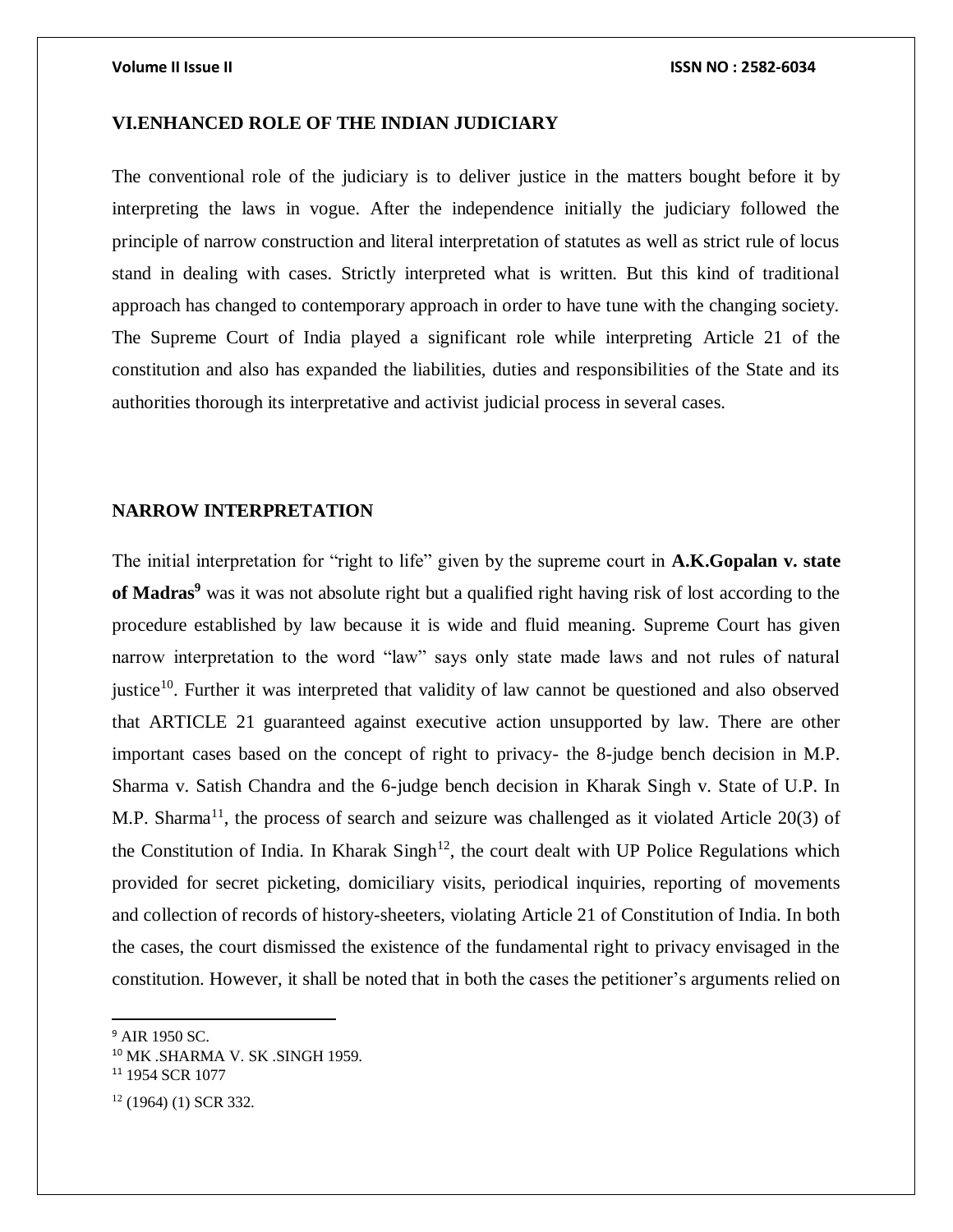the A. K. Gopalan Case which enumerated that Article 19 and Article 21 are mutually exclusive. In In Re Santa Ram<sup>13</sup> case the court gave restricted interpretation to life said "life does not include livelihood"

### **LIBERAL INTERPRETATION**

The case has been overruled and considered bad in law after the landmark R. C. Cooper Case<sup>14</sup> in which the court discarded the theory that *fundamental rights are water-tight compartments*. Hence, by virtue of this, principles enumerated in Kharak Singh and M. P Sharma should also be overruled. The concept of just animal survival has changed to civilized human being. Test of reasonableness was formulated. Procedure for depriving personal liberty must be fair and reasonable. In Gopalan case it was observed by the courts that due process clause is not applicable in India. But in SUNIL BHATRA V. DELHI ADMINISTRATION<sup>15</sup> JUSTICE *KRISHNAIYER, V.R.* held that after R.C.COOPER and MANEKHA GANDHI case due process clause is ingrained in the constitution under Article 21. The court also found that to live with dignity there must be some minimum requirements in the case BANDHUA MUKTI MORCHA V. UNION OF INDIA<sup>16</sup>. The court interpreted the word procedure established by law also includes substantive due process. In BACHAN SINGH V. STATE OF PUNJAB<sup>17</sup> the court held that test of reasonableness runs in all facet of the constitution. Further added that reasonableness is legally and physically essential element of equality and unarbitrariness to confirm with Article 14 of the Indian constitution. Supreme Court widened the scope of Article 21 and laid the foundation of judicial activism. Justice Ayyangar in kharak singh case observed that life not means animal existence. This was also re-strengthened by in Maneka Gandhi v. Union of India<sup>18</sup>, in which court ruled that enumeration in Article 19 does not deprive Article 21 of its expansive ambit. This case shows how liberal tendencies have influenced the Supreme Court in the matter of interpreting Fundamental Rights, especially Article 21. A great transformation has come about in the judicial attitudes towards the protection of personal liberty

 $\overline{a}$ 

<sup>15</sup> 1980 AIR 1579, 1980 SCR(2) 557

- <sup>17</sup> AIR 1980 SC 898,1980 CriLJ SC 636
- <sup>18</sup> AIR1978 SC 597: (1967) 1 SCC 248.

<sup>13</sup> AIR 1960 SC 932, 1960 3 SCR 499

<sup>&</sup>lt;sup>14</sup> (1978) 1 SCC 248

<sup>&</sup>lt;sup>16</sup> (1997) 10 SCC 549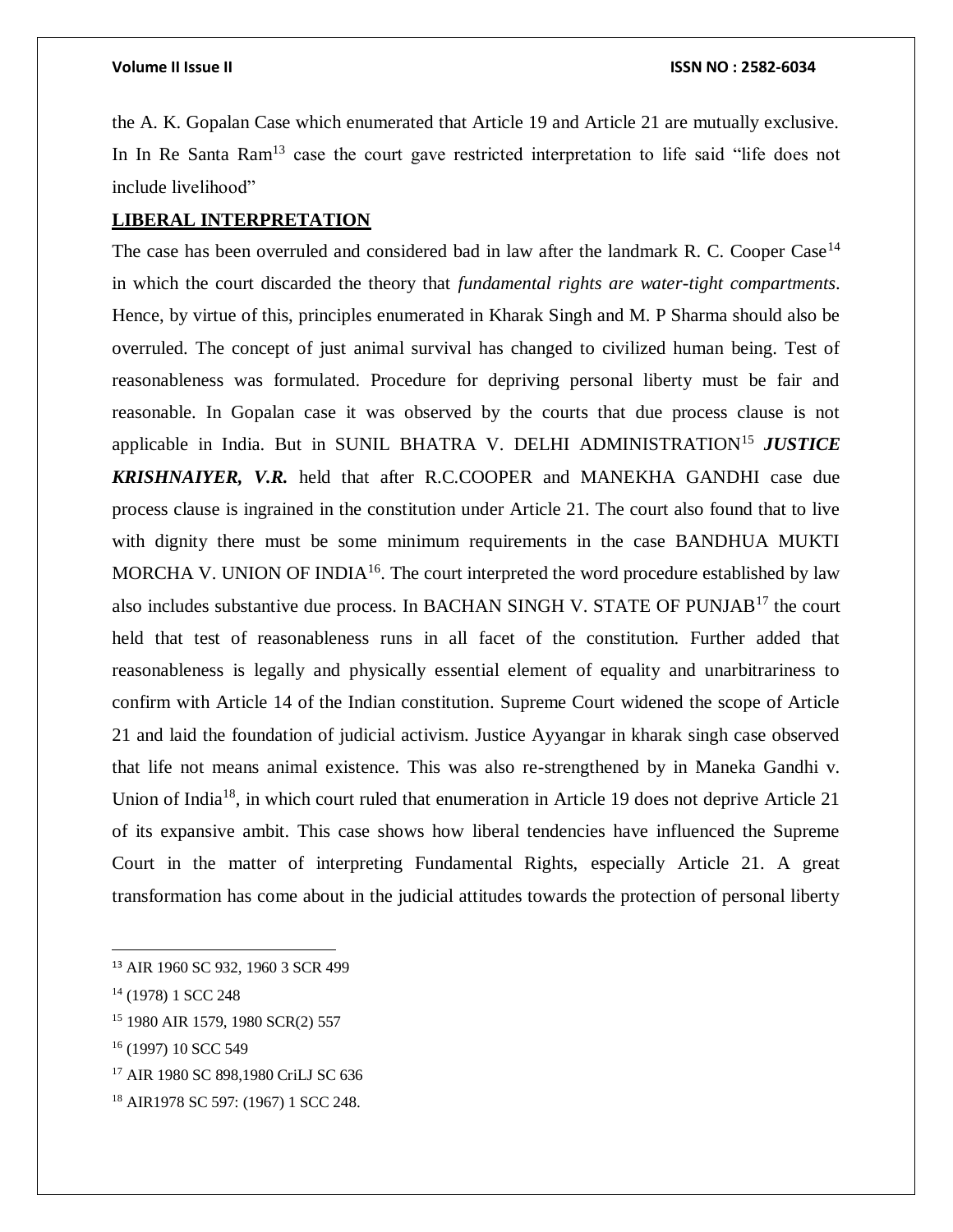after the traumatic experiences of the emergency during 1975-77 when personal liberty had reached its nadir as become clear from the Supreme Court pronouncement in Shukla case<sup>19</sup>. Since Maneka Case the Supreme Court has shown great sensitivity to the protection of personal liberty. The court has re-interpreted Art.21 and practically overruled Gopalan Case which is regarded as highly creative judicial pronouncement on the part of the Supreme Court. Not only that since Maneka case, the Supreme Court has given broader interpretation to Art. 21 to imply many more fundamental rights. In the course of time, Art. 21 have proved to be a very fruitful source of rights of the people. Article 21 would no longer mean the "Law" could prescribe some semblance of procedure, however arbitrary or fanciful, to deprive a person of his personal liberty. It is now means that the procedure must satisfy certain requisites in the sense of being fair and reasonable. The concept of reasonableness must be projected in the procedure contemplated by Art. 21. The court has now assumed the power to adjudge the fairness and justness of procedure established by Law to deprive a person of his personal liberty. The court has reached this conclusion by holding Arts. 21, 19 and 14 are not mutually exclusive, but are inter-linked $^{20}$ .

Further the Supreme Court in **Peoples Union for Democratic Rights v. Union of India<sup>21</sup> ,** held that non-payment of minimum wages to the workers employed in various Asiad Projects in Delhi was a denial to them of their right to live with basic human dignity and violative of Article 21 of the Constitution. Bhagwati J. held that, rights and benefits conferred on workmen employed by a contractor under various labour laws are clearly intended to ensure basic human dignity to workmen.

In **Vishakha v. State of Rajasthan<sup>22</sup> ,** the Supreme Court has declared sexual harassment of a working woman at her work as amounting to violation of rights of gender equality and rights to life and liberty which is clear violation of Articles 14, 15 and 21 of the Constitution. In the landmark judgment, Supreme Court in the absence of enacted law to provide for effective

 $\overline{\phantom{a}}$ 

<sup>19</sup> ADM Jabalpur v. Shivkant Shukla

<sup>20</sup> 13 Jain, M.P., Indian Constitutional Law, 7th Ed., P-1121.

<sup>21</sup> 1982 AIR 1473, 1983 SCR (1) 456

<sup>22</sup> AIR 1997 SC 3011 : (1997) 6 SCC 241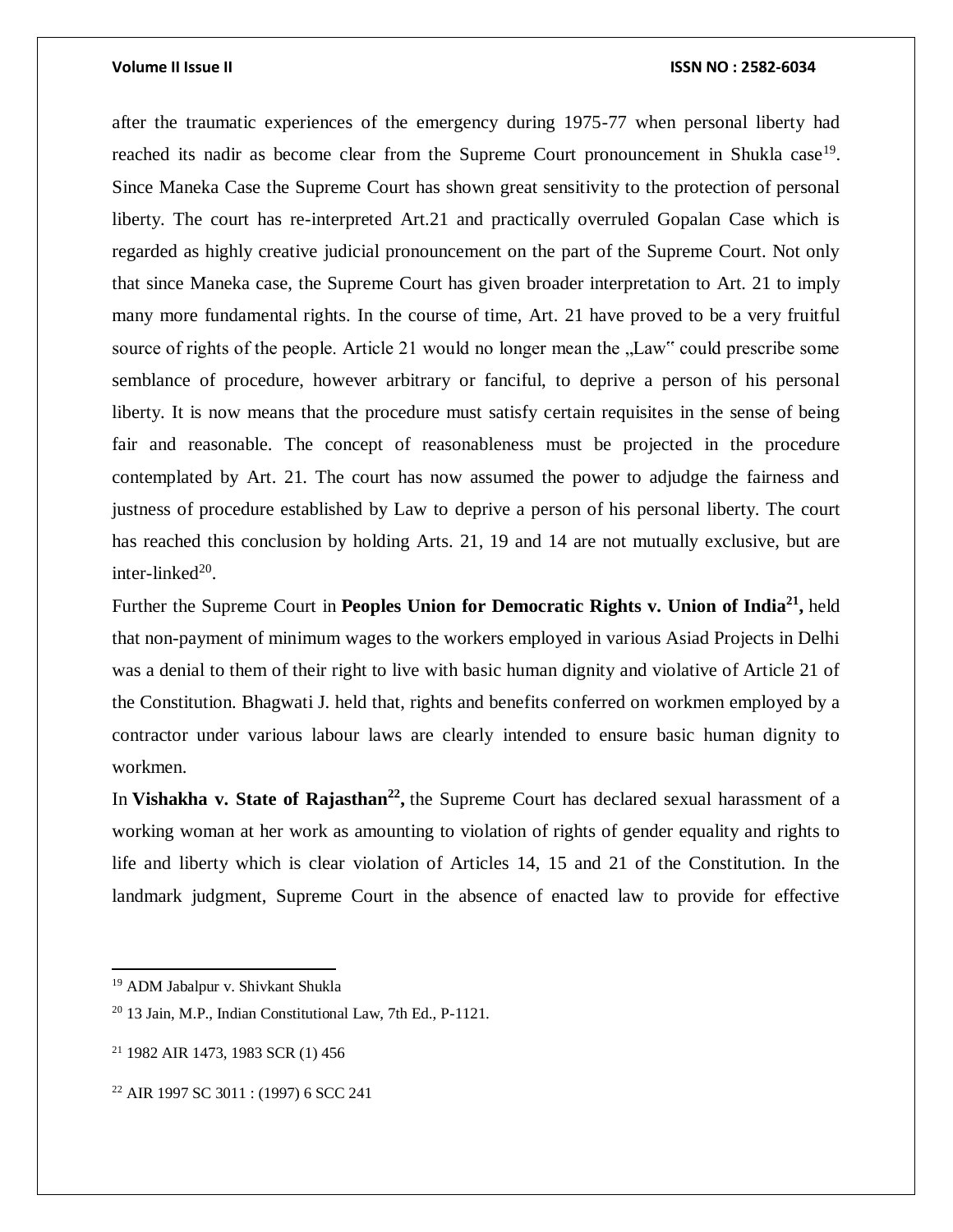enforcement of basic human rights of gender equality and guarantee against sexual harassment laid down guidelines

In **Bodhisattwa Gautam v. Subhra Chakraborty<sup>23</sup>** the court observed that Rape has been held to a violation of a person's fundamental life guaranteed under Art. 21. Right to life right to live with human dignity. Right to life, would, therefore, include all those aspects of life that go on to make life meaningful, complete and worth living.

Reputation is an important part of one's life. It is one of the finer graces of human civilization that makes life worth living. The Supreme Court referring to **D.F. Marion v. Minnie Davis<sup>24</sup>** in **Smt. Kiran Bedi v. Committee of Inquiry<sup>25</sup>** held that *"good reputation was an element of personal security and was protective by the Constitution, equally with the right to the enjoyment of life, liberty and property. The court affirmed that the right to enjoyment of life, liberty and property. The court affirmed that the right to enjoyment of private reputation was of ancient origin and was necessary to human society."*

The same American Decision has also been referred to in the case of **State of Maharashtra v. Public Concern of Governance Trust<sup>26</sup>**, where the Court held that good reputation was an element of personal security and was protected by the constitution, equally with the right to the enjoyment of life, liberty and property.

### **VII.RIGHT TO LIFE NOT INCLUDES RIGHT TO DIE**

The definition of 'life' has been provided in *P Rathinam* v. *Union of India<sup>27</sup>* as follows:

The right to live with human dignity and the same does not connote continued drudgery. It takes within its fold some of the fine graces of civilization which makes life worth living and that expanded concept of life would mean the tradition, culture and heritage of the person concerned. The question in this case was constitutional validity of Sec 309 of IPC. The Supreme Court held

<sup>&</sup>lt;sup>23</sup> 1996 AIR 922, 1996 SCC (1) 490

 $24$  55 American LR 171

<sup>25</sup> 1989 AIR 714, 1989 SCR (1) 20

<sup>26</sup> AIR 1989 SC 714

<sup>27</sup> AIR 1994 ; SC 1844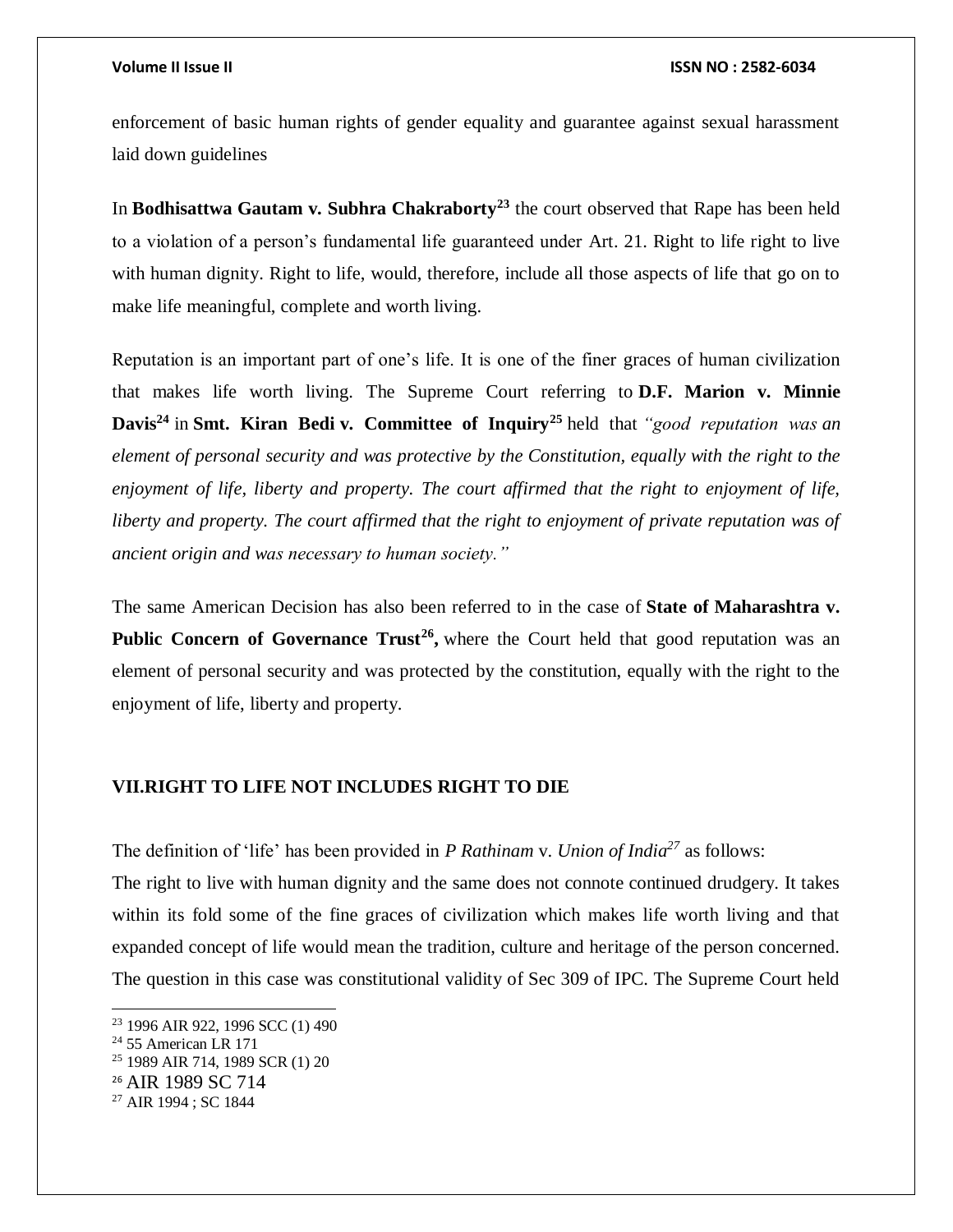that right to live which Article 21 speaks of can be said to bring in its trial the right not to live a forced life. iIt also rejected the constitutional validity of Sec 309 of IPC based on the Article 14 but upheld the challenge based on Article 21. It was further observed that physical and mental health is important for right to life because without good health civil and political rights can't be enjoyed<sup>28</sup>. In BOARD OF TRUSTEES V. DILIP KUMAR it was held that right to live means to live with human dignity and not continued drudgery. In Maruti Dulab V. State Of Maharashtra(1987) Bombay high court held that right to live will include right not to live. Delhi High Court held that continuance of Sec 309 is an anarchonism unworthy of human society like ours.  $42<sup>nd</sup>$  LAW COMMISSION also recommended that Sec 309 of IPC is harsh and unjustifiable. Bill was introduced in this regard but it was lapsed. Further instances the Supreme Court stood firmly that right to life does not include right to die<sup>29</sup>. This issue again raised before the court in [Gian Kaur v. State of Punjab.](http://www.legalserviceindia.com/issues/topic1540-gian-kaur-v-state-of-punjab.html) In this case a five judge Constitutional Bench of the Supreme Court overruled the P. Ratinam's case and held that Right to Life under Article 21 of the Constitution does not include Right to die or Right to be killed and there is no ground to hold that the section 309, IPC is constitutionally invalid. To true meaning of the word 'life' in Article 21 means life with human dignity. Any aspect of life which makes life dignified may be include in it but not that which extinguishes it. The 'Right to Die' if any, is inherently inconsistent with the Right to life as is death with life.

### **VIII.VARIOUS HORIZONS OF RIHGHTTO LIFE**

Article 21 imposed a restriction upon the state where it prescribed a procedure for depriving a person of his life or personal liberty.

This view has been further relied upon in a case of **Francis Coralie Mullin v. The Administrator, Union Territory of Delhi and others** as follows: Article 21 requires that no one shall be deprived of his life or personal liberty except by procedure established by law and this procedure must be reasonable, fair and just and not arbitrary, whimsical or fanciful. The law of preventive detention has therefore now to pass the test not only for Article 22, but also of Article 21 and if the constitutional validity of any such

<sup>28</sup> CESC LTD V. SUBHAS CHANDRA

 $29$  Article 21 Protection of life and not extinction held in case Lakendar singh v. state of Maharashtra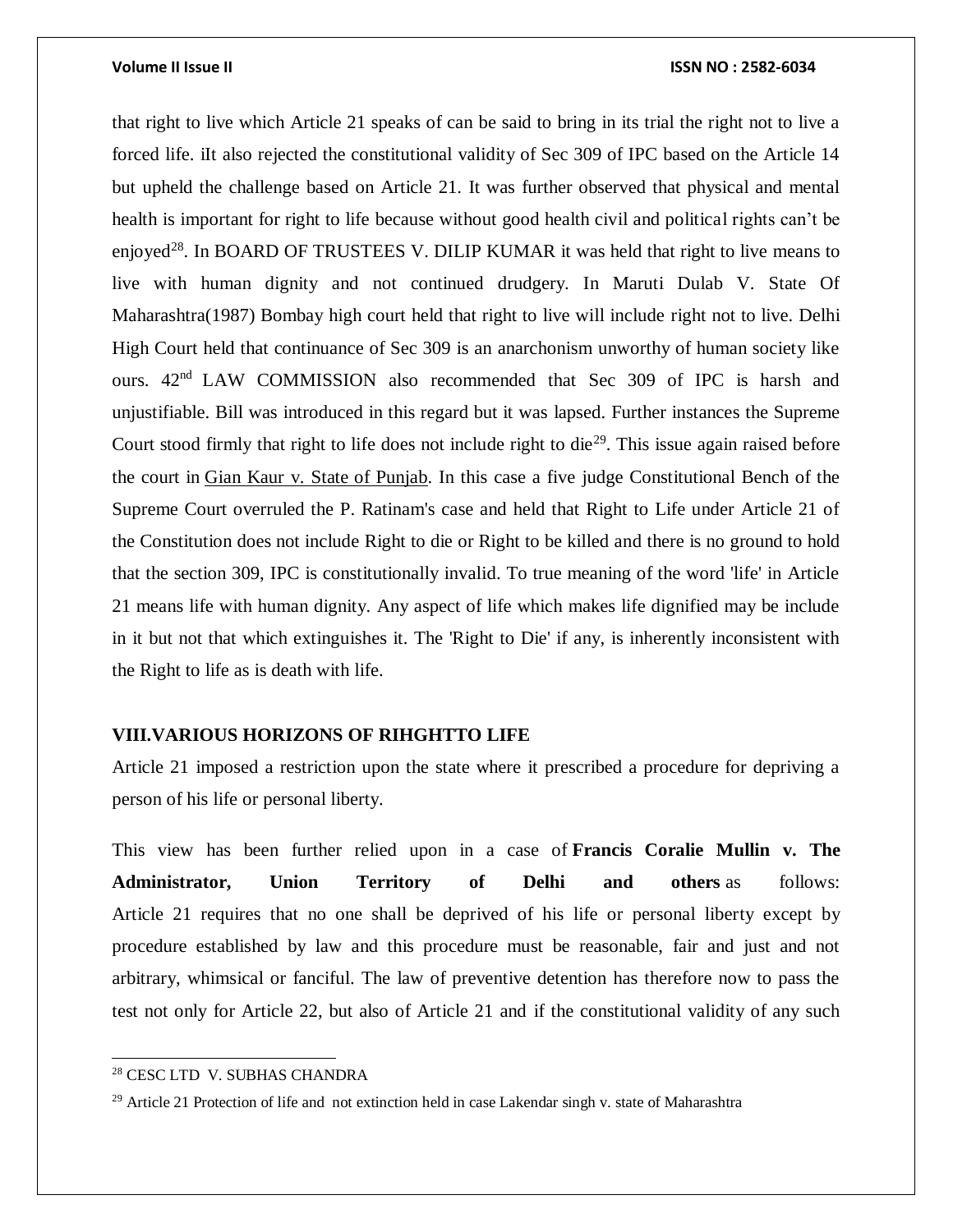law is challenged, the court would have to decide whether the procedure laid down by such law for depriving a person of his personal liberty is reasonable, fair and just. In another case of Olga Tellis and others v. Bombay Municipal Corporation and others, it was further observed: Just as a mala fide act has no existence in the eye of law, even so, unreasonableness vitiates law and procedure alike. It is therefore essential that the procedure prescribed by law for depriving a person of his fundamental right must confirm the norms of justice and fair play. Procedure, which is just or unfair in the circumstances of a case, attracts the vice of unreasonableness, thereby vitiating the law which prescribes that procedure and consequently, the action taken under it. As stated earlier, the protection of Article 21 is wide enough and it was further widened in the case of Bandhua Mukti Morcha v. Union of India and others in respect of bonded labour and weaker section of the society.

The meaning of the word life includes the right to live in fair and reasonable conditions, right to rehabilitation after release, right to live hood by legal means and decent environment. The expanded scope of Article 21 has been explained by the Apex Court in the case of Unni Krishnan v. State of A.P. and the Apex Court itself provided the list of some of the rights covered under Article 21 on the basis of earlier pronouncements and some of them are listed below:

- 1. The right to go abroad
- 2. The right to privacy
- 3. The right against solitary confinement
- 4. The right against hand cuffing
- 5. The right against delayed execution
- 6. The right to shelter
- 7. The right against custodial death
- 8. The right against public hanging
- 9. Doctor assistances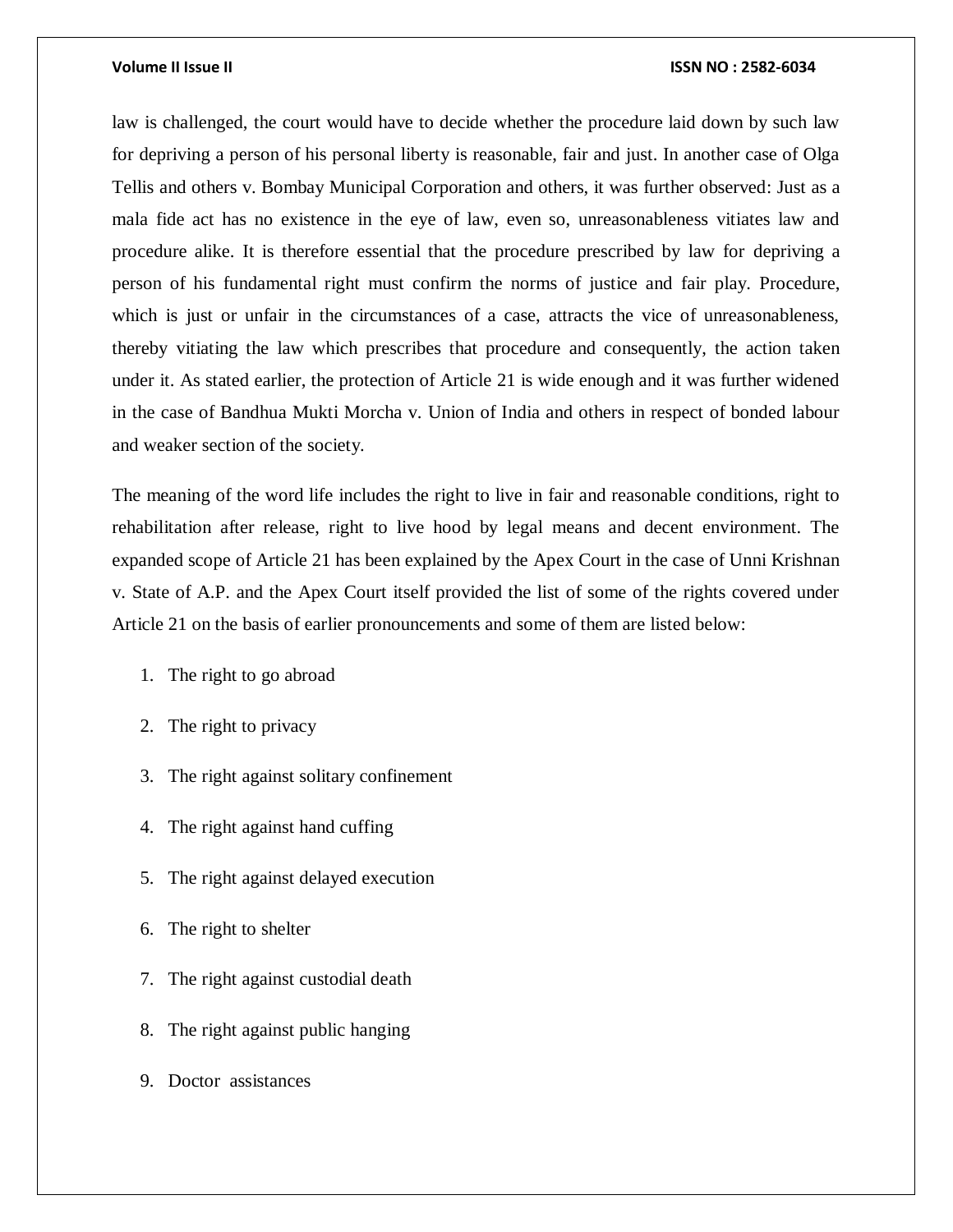It was observed in **Unni Krishnans** case that Article 21 is the heart of Fundamental Rights and it has extended the Scope of Article 21 by observing that the life includes the education as well as, as the right to education flows from the right to life.

As a result of expansion of the scope of Article 21, the Public Interest Litigations in respect of children in jail being entitled to special protection, health hazards due to pollution and harmful drugs, housing for beggars, immediate medical aid to injured persons, starvation deaths, the right to know, the right to open trial, inhuman conditions in aftercare home have found place under it.

Through various judgments the Apex Court also included many of the non-justifiable Directive Principles embodied under part IV of the Constitution and some of the examples are as under:

- 1. Right to pollution free water and air
- 2. Protection of under trail prisoners
- 3. Right of every child to a full development
- 4. Protection of cultural heritage

Maintenance and improvement of public health, improvement of means of communication, providing human conditions in prisons, maintaining hygienic condition in slaughter houses have also been included in the expanded scope of Article 21. this scope further has been extended even to innocent hostages detained by militants in shrine who are beyond the control of the state.

The Apex Court in the case of **S.S. Ahuwalia v. Union of India** and others it was held that in the expanded meaning attributed to Article 21 of the Constitution, it is the duty of the State to create a climate where members of the society belonging to different faiths, caste and creed live together and, therefore, the State has a duty to protect their life, liberty, dignity and worth of an individual which should not be jeopardized or endangered. If in any circumstance the state is not able to do so, then it cannot escape the liability to pay compensation to the family of the person killed during riots as his or her life has been extinguished in clear violation of Article 21 of the Constitution. While dealing with the provision of Article 21 in respect of personal liberty,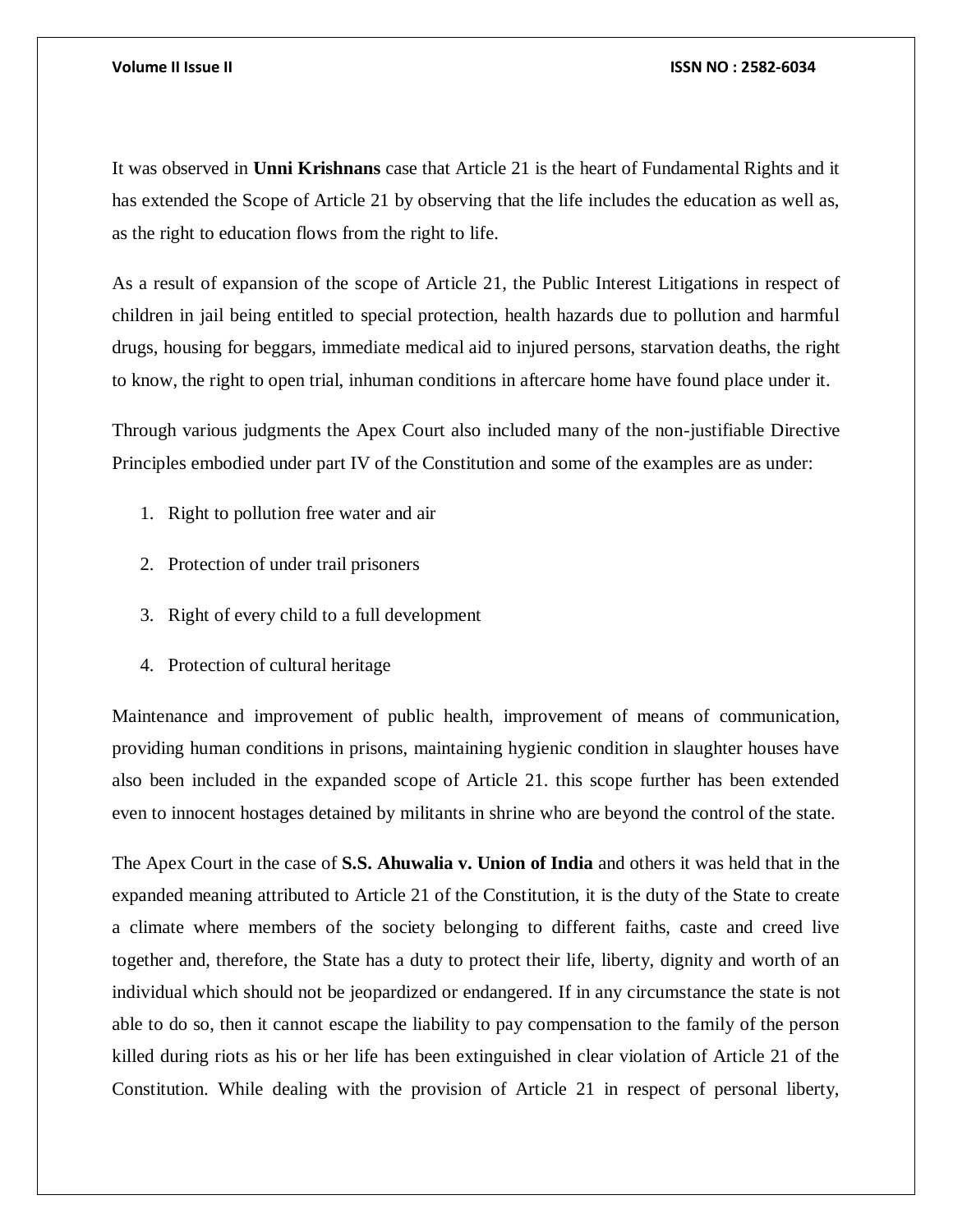Hon'ble Supreme Court put some restrictions in a case of **Javed and others v. State of Haryana**, AIR 2003 SC 3057 as follows: at the very outset we are constrained to observe that the law laid down by this court in the decisions relied on either being misread or read divorced of the context. The test of reasonableness is not a wholly subjective test and its contours are fairly indicated by the Constitution. The requirement of reasonableness runs like a golden thread through the entire fabric of fundamental rights. The lofty ideals of social and economic justice, the advancement of the nation as a whole and the philosophy of distributive justice- economic, social and political- cannot be given a go-by in the name of undue stress on fundamental rights and individual liberty. Reasonableness and rationality, legally as well as philosophically, provide colour to the meaning of fundamental rights and these principles are deducible from those very decisions which have been relied on by the learned counsel for the petitioners.

The Apex Court led a great importance on reasonableness and rationality of the provision and it is pointed out that in the name of undue stress on Fundamental Rights and Individual Liberty, the ideals of social and economic justice cannot be given a go-by. Thus it is clear that the provision Article 21 was constructed narrowly at the initial stage but the law in respect of life and personal liberty of a person was developed gradually and a liberal interpretation was given to these words. New dimensions have been added to the scope of Article21 from time to time. It imposed a limitation upon a procedure which prescribed for depriving a person of life and personal liberty by saying that the procedure which prescribed for depriving a person of life and personal liberty by saying that the procedure must be reasonable, fair and such law should not be arbitrary, whimsical and fanciful. The interpretation which has been given to the words life and personal liberty in various decisions of the Apex Court, it can be said that the protection of life and personal liberty has got multi dimensional meaning and any arbitrary, whimsical and fanciful act of the State which deprived the life or personal liberty of a person would be against the provision of Article 21 of the Constitution.

### **IX.PENUMBRAL RIGHTS EXPOUNDED BY THE COURT<sup>30</sup>**

<sup>&</sup>lt;sup>30</sup> Role of Indian Judiciary in expansion of Right to life; Lex research Hub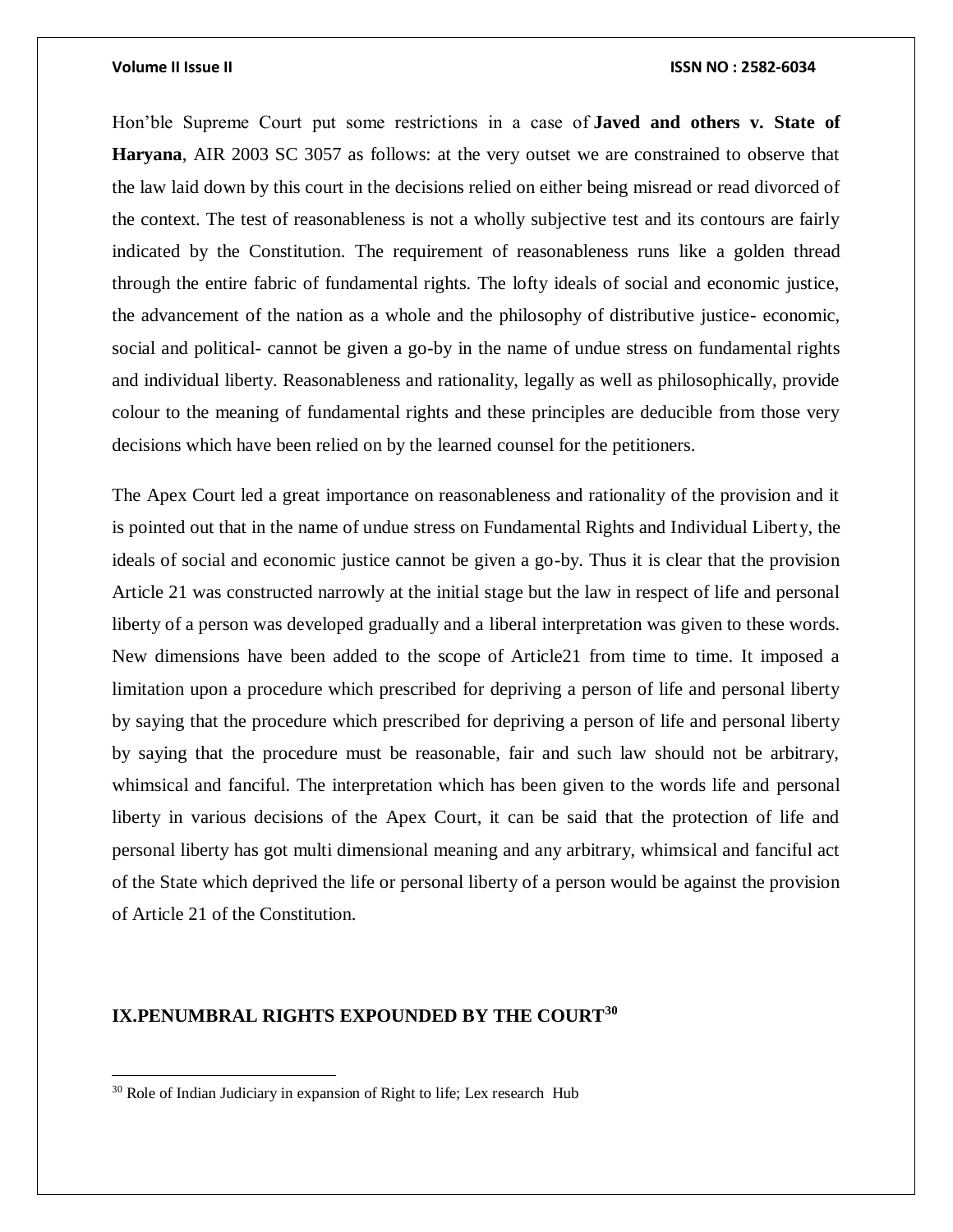- **Right to Shelter**
- **Right to Social Security and Protection of Family**
- **Right Against Honour Killing**
- **Right to Health**
- **Right to Medical Care**
- **Euthanasia and Right to Life**
- **Sentence of death –Rarest of rare cases**
- **Right to get Pollution Free Water and Air**
- **Right to Clean Environment**
- **Right Against Noise Pollution**
- **Right to Know or Right to Be Informed**

### **X.CONTEMPORARY CHANGES IN ARTICLE 21**

Recently, in **Justice K.S. Puttaswamy v. Union of India<sup>31</sup>** 9 judge bench delivered landmark judgment and unanimously declaring the Right to Privacy is fundamental right under constitution. SC has categorically held that Right to privacy will be protected as intrinsic part of Right to life and personal liberty under Article 21 of constitution of India. This Judgment represents quantum leap in the evolution of legal jurisprudence pertaining to privacy in India. At a time when our Constitution comes into existence, the nature and scope of personal liberty was different if we compare it in today's world. Now, the technology has become part of our life and because of social media and its reach there is a need to protect our personal space, so that nobody intrude into it without reasonable cause. Therefore, in 1950 the Supreme Court refused to make

<sup>31</sup> (2014) 6 SCC 433

 $\overline{\phantom{a}}$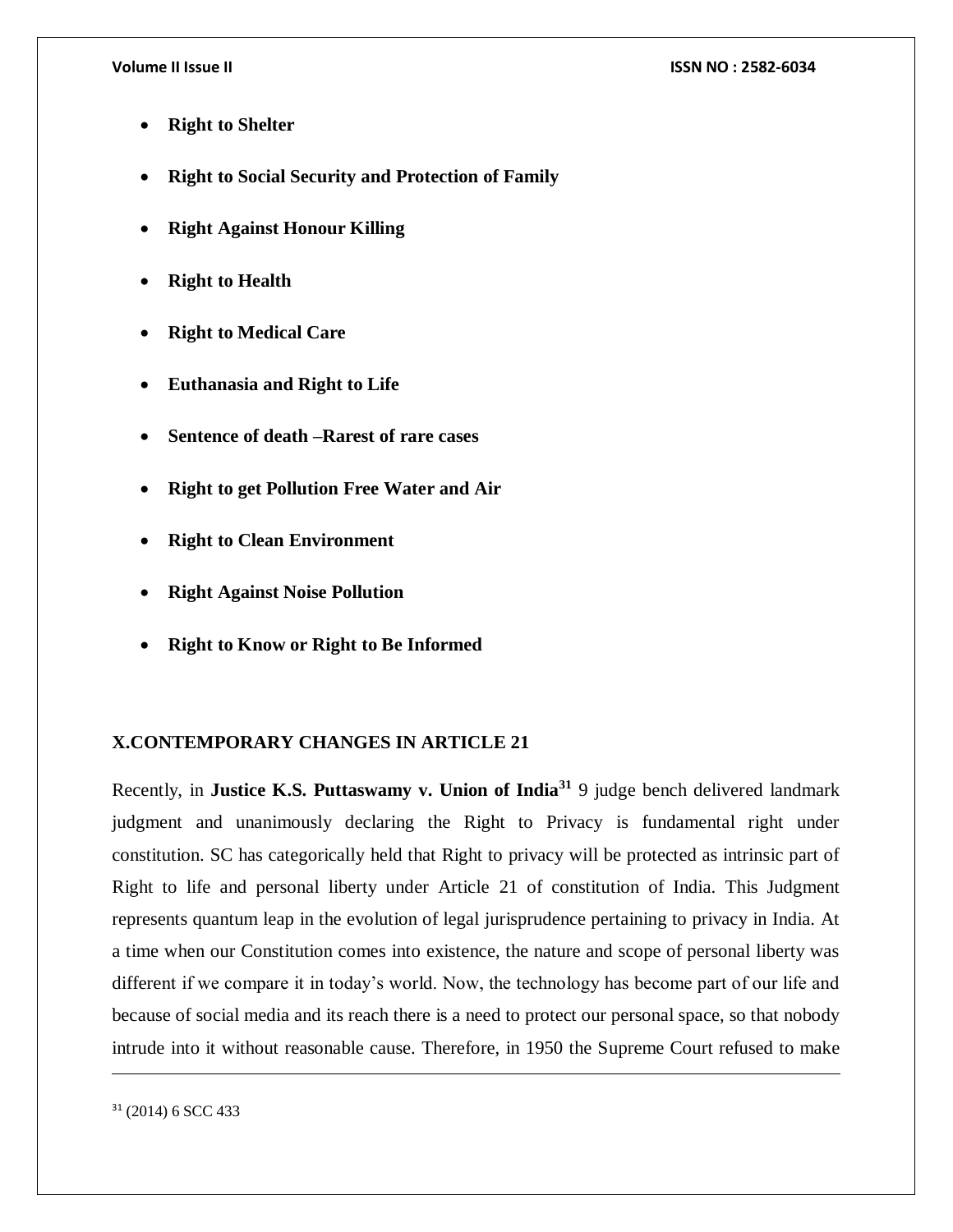Right to Privacy as a fundamental right. But this narrow interpretation may not suit present scenario where everyone is having access to internet and having mobile phone to click pictures and circulate it throughout the world. Therefore, need arose to widen the scope of term "Life" and "Personal Liberty. Life can't be seems to be in existence if anyone can interfere into anyone's space without his or her permission without any legal validity. So for any civilized society, there can be no attributes more valuable than the life and personal liberty of its people. So in technological era where privacy can be interfere by anyone and circulated at any corner of the world, its consequences cannot be ignored. Therefore, judiciary has to look into this matter in order to protect the privacy of the individuals which is the part of life with dignity.

### **XI.CONCLUSION**

 $\overline{a}$ 

"The human right to life and human existence are coterminous and coextensive" $32$ 

### - Paul S McConnell

The concept of right to life could be traced in natural law. The right to life is one of the pious rights and it is one of the Gods given right to the individual. The right to life has been asserted to be a divine right as it belongs to its holder and this could not be adjudicated by the judge, but could be only respected. The Indian judiciary has played a commendable role in expounding the scope of right to life. However, through various judgments over the years, Indian courts have interpreted various other rights in the Constitution and increased the scope of Article 21, especially right to life with its broad interpretation. Worldwide judiciary is considered as the guardian of saving democracy. Recent example would be the Srilankan president abused his power and thrown constitutional provisions to wind. In India, changes which ought to have been enacted by parliament have been facilitated by the Supreme Court. Judicial activism does not usurp the powers of legislature or undermines federalism rather enhances cooperative federalism. In India the Rule of Law is established only because of the pro active role of judiciary. The judiciary interpreted the laws not in pedantic manner rather in progressive manner with the needs and demands of the society. The organic example for this would be the judgment on right to privacy. Positive attitude of Judiciary in expanding the scope of right to life is very evident from

<sup>32</sup> Paul S McConnell, "The Unalienable right to life", 8J *Christian Jurisprudence* 53 (1990).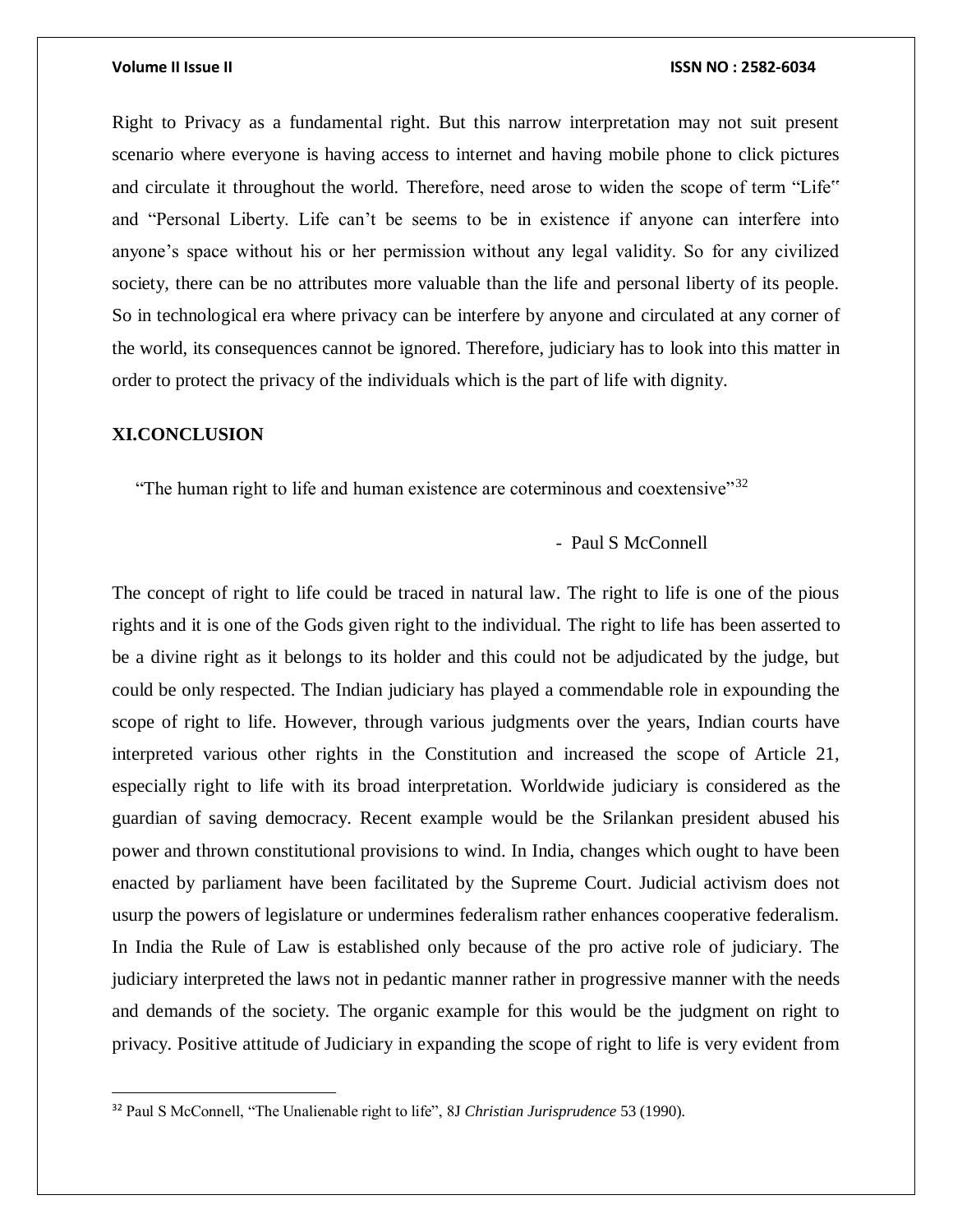the above judgment. Test of reasonableness had been given due weightage by judiciary and reiterated the rule of law firmly in several case. The law is not static rather changing with the changing needs of the society. The law is growing with the growth of the society. This establishes a relationship between law and the society and shows that in India there is scope of both preservation and expansion of law. Therefore it is concluded that Judiciary plays a significant role in true spirit of governance by expanding the scope of right to life.

#### **REFERENCES**

#### **BOOKS REFERRED**

- V.N.SHUKLA'S CONSTITUTION OF INDIA; EASTERN BOOK HOUSE COMPANY; MAHENDRA PAL SINGH ; 12<sup>th</sup> EDITION.
- $\triangleright$  MP JAIN; INDIAN CONSTITUTIONAL LAW; 7<sup>th</sup>Edition; LEXIS NEXIS PUBLICATION; MP JAIN,LLM (Del) J S D (Yale).
- $\triangleright$  DURGA DAS BASU COMMENTARY ON THE CONSTITUTION OF INDIA;  $8<sup>th</sup>$ EDITION; JUSTICE Y V CHANDRACHUD,JUSTICE S S SUBRAMANI,JUSTICE B P BANERJEE; VOLUME 3, ARTICLE.20 TO 51A; LEXIS NEXIS PUBLICATIONS.
- $\triangleright$  DATAR ; COMENTARY ON THE CONSTITUTION OF INDIA:  $2<sup>nd</sup>$  EDITION REPRINT 2010; VOLUME 1 ART.1 TO 212.
- > INTERPRETATION AND ENFORCEMNET OF FUNDEMENTAL RIGHTS BY DJ DE; EASTERN LAW HOUSE.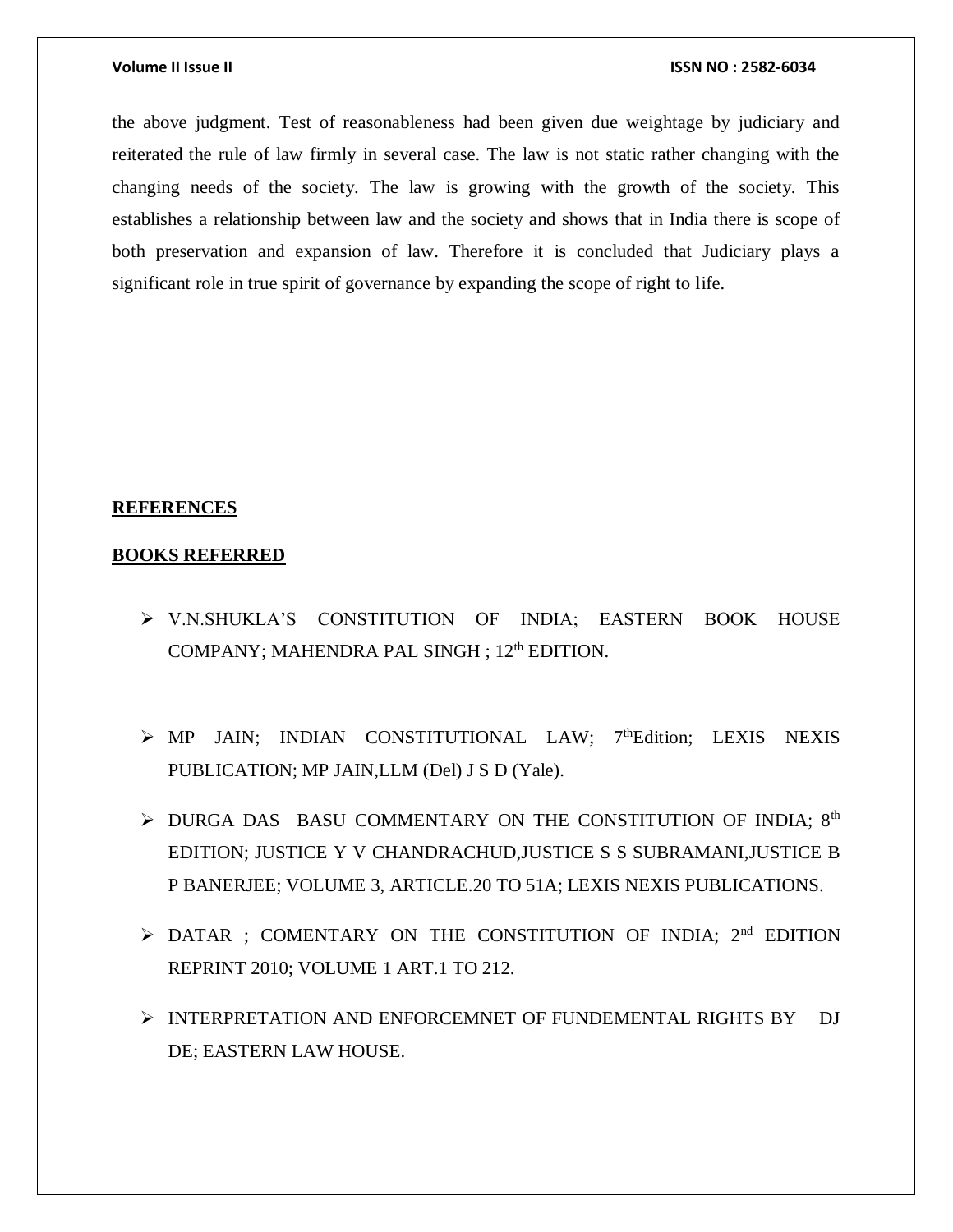- CONSTITUTIONS CONSTITUTIONAL INTERPRETATION AND HUMAN RIGHTS (INDIAN AND FOREIGN); IBOHAL SINGH; VOLUME2.
- P.K.MAJMUDAR, R.P.KATARIA; COMMENTARY ON THE CONSTITUTION OF INDIA;10<sup>th</sup> EDITION IN TWO VOLUMES; VOLUME 1; ARTICLE.1 TO 51A.
- > JAGADESH SWARUP; CONSTITUTION OF INDIA;2<sup>nd</sup> EDITION ; VOLUME-1 [ARTICLE 1-22] BY Dr.L.M. SINGHVI (SENIOR ADVOCATE SUPREME COURT OF INDIA)

# **BARE ACTS**

- $\triangleright$  THE CONSTITUTION OF INDIA
- UNITED STATE CONSTITUTION
- JAPAN'S CONSTITUTION 1946
- UNIVERSAL DECLARATION OF HUMAN RIGHTS
- $\triangleright$  INDIAN PENAL CODE

# **WEBLIOGRAPHY**

- <https://www.bl.uk/magna-carta/articles/magna-carta-and-human-rights>
- [http://shodhganga.inflibnet.ac.in/bitstream/10603/32340/10/11\\_chapter%205.pdf](http://shodhganga.inflibnet.ac.in/bitstream/10603/32340/10/11_chapter%205.pdf)
- <file:///C:/Users/user/Downloads/3-3-31-379.pdf>
- <https://lexresearchhub.com/role-of-indian-judiciary-in-expansion-of-right-to-life/>
- [https://www.lawctopus.com/academike/article-21-of-the-constitution-of-india-right-to](https://www.lawctopus.com/academike/article-21-of-the-constitution-of-india-right-to-life-and-personal-liberty/)[life-and-personal-liberty/](https://www.lawctopus.com/academike/article-21-of-the-constitution-of-india-right-to-life-and-personal-liberty/)
- <http://proceeding.conferenceworld.in/ICMR-2018/78.pdf>
- <https://www.thequint.com/news/india/privacy-supreme-court-overruled-adm-jabalpur>
- <http://www.legalserviceindia.com/articles/art222.htm>